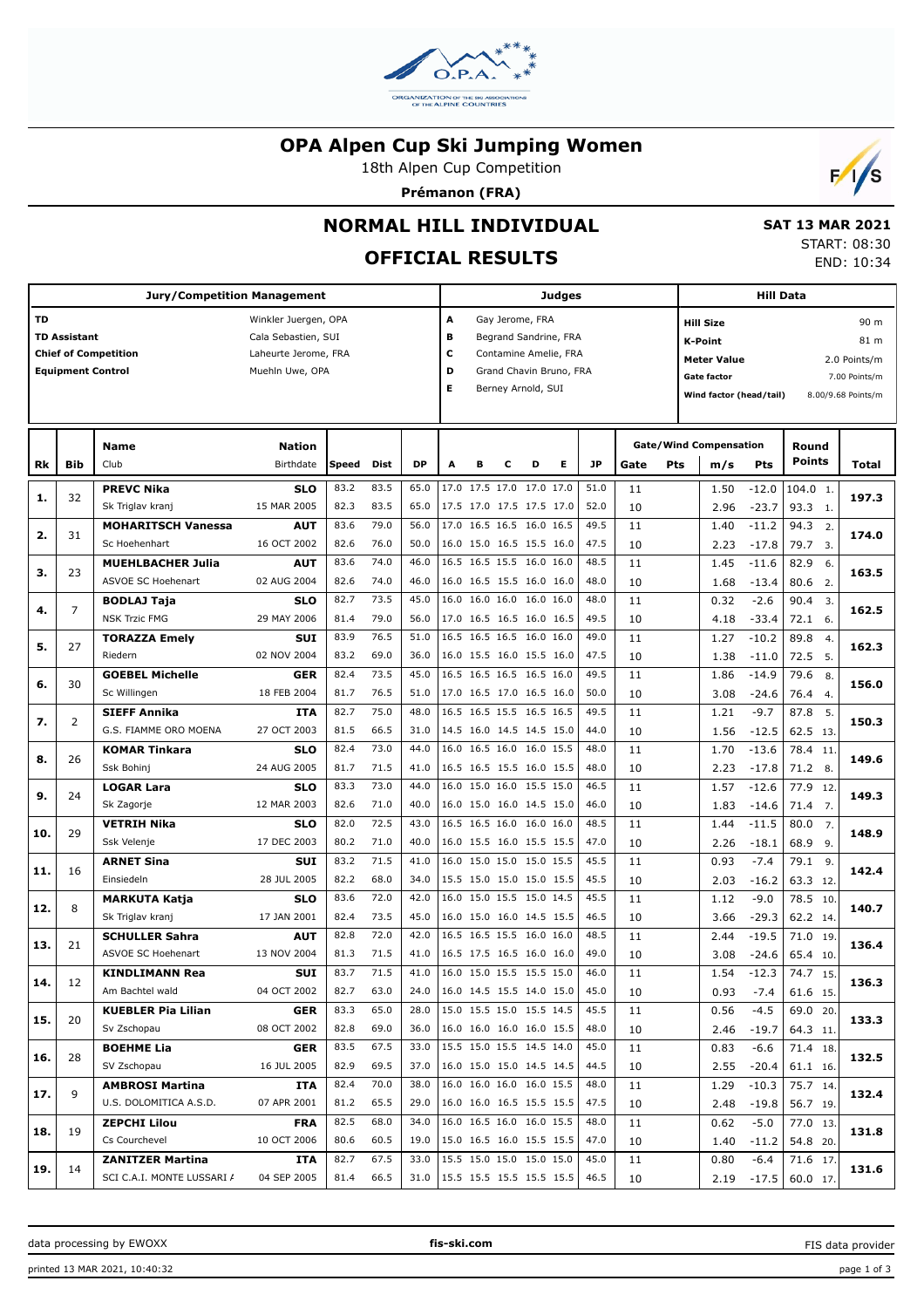

### **OPA Alpen Cup Ski Jumping Women**

18th Alpen Cup Competition

**Prémanon (FRA)**



## **NORMAL HILL INDIVIDUAL**

## **OFFICIAL RESULTS**

|  | <b>SAT 13 MAR 2021</b> |
|--|------------------------|
|  | START: 08:30           |

END: 10:34

| <b>FFICIAL RESULTS</b> |
|------------------------|
|------------------------|

|     |                | <b>Name</b>                   | <b>Nation</b> |       |             |           |                          |   |   |                          |   |           | <b>Gate/Wind Compensation</b> |     |      |         |               | Round |  |
|-----|----------------|-------------------------------|---------------|-------|-------------|-----------|--------------------------|---|---|--------------------------|---|-----------|-------------------------------|-----|------|---------|---------------|-------|--|
| Rk  | <b>Bib</b>     | Club                          | Birthdate     | Speed | <b>Dist</b> | <b>DP</b> | A                        | в | c | D                        | Е | <b>JP</b> | Gate                          | Pts | m/s  | Pts     | <b>Points</b> | Total |  |
| 20. | 22             | <b>JESENKO Jerica</b>         | <b>SLO</b>    | 82.9  | 74.0        | 46.0      |                          |   |   | 15.5 15.0 15.5 15.5 14.5 |   | 46.0      | 11                            |     | 2.45 | $-19.6$ | 72.4 16.      | 131.3 |  |
|     |                | Ssk Ziri                      | 18 APR 2005   | 82.4  | 69.0        | 36.0      | 16.0 15.5 15.0 15.0 15.0 |   |   |                          |   | 45.5      | 10                            |     | 2.82 | $-22.6$ | 58.9 18.      |       |  |
| 21. | 5              | <b>KIECHLE Sina</b>           | <b>GER</b>    | 81.9  | 64.0        | 26.0      |                          |   |   | 15.5 15.5 15.5 15.5 15.5 |   | 46.5      | 11                            |     | 1.01 | $-8.1$  | 64.4 24.      | 118.7 |  |
|     |                | SC Oberstdorf                 | 24 MAR 2007   | 81.6  | 67.0        | 32.0      | 15.0 16.0 15.5 15.5 16.0 |   |   |                          |   | 47.0      | 10                            |     | 3.09 | $-24.7$ | 54.3 21.      |       |  |
| 22. | 13             | <b>THANNHEIMER Amelie</b>     | <b>GER</b>    | 83.4  | 65.0        | 28.0      |                          |   |   | 16.0 15.0 15.5 15.5 15.5 |   | 46.5      | 11                            |     | 1.24 | $-9.9$  | 64.6 23.      | 117.8 |  |
|     |                | Sc Oberstdorf                 | 09 MAR 2003   | 82.5  | 63.5        | 25.0      | 15.0 15.5 15.5 15.0 15.0 |   |   |                          |   | 45.5      | 10                            |     | 2.16 | $-17.3$ | 53.2 23.      |       |  |
| 23. | 3              | <b>DRAX Ronja</b>             | <b>GER</b>    | 82.4  | 68.0        | 34.0      |                          |   |   | 15.5 15.0 15.0 16.0 14.5 |   | 45.5      | 11                            |     | 1.46 | $-11.7$ | 67.8 22.      | 117.2 |  |
|     |                | Sc Partenkirchen              | 25 FEB 2003   | 81.2  | 62.5        | 23.0      |                          |   |   | 14.5 16.0 14.0 14.5 15.0 |   | 44.0      | 10                            |     | 2.20 | $-17.6$ | 49.4 27.      |       |  |
| 24. | 18             | <b>KRASOVIC Nika</b>          | <b>SLO</b>    | 83.3  | 68.0        | 34.0      |                          |   |   | 15.0 15.5 14.0 14.0 14.0 |   | 43.0      | 11                            |     | 1.66 | $-13.3$ | 63.7 26.      | 115.4 |  |
|     |                | Ssk Ljubno btc                | 19 OCT 2005   | 82.5  | 67.0        | 32.0      | 15.0 14.5 14.5 14.0 14.5 |   |   |                          |   | 43.5      | 10                            |     | 2.97 | $-23.8$ | 51.7 25.      |       |  |
| 25. | 15             | <b>LAUE Josephin</b>          | <b>GER</b>    | 82.8  | 66.0        | 30.0      |                          |   |   | 15.0 15.5 15.5 14.5 14.5 |   | 45.0      | 11                            |     | 0.84 | $-6.7$  | 68.3 21.      | 114.9 |  |
|     |                | Sfv Rothenburg                | 21 NOV 2001   | 81.3  | 63.0        | 24.0      |                          |   |   | 15.0 15.0 14.0 14.0 14.5 |   | 43.5      | 10                            |     | 2.61 | $-20.9$ | 46.6 29.      |       |  |
| 26. | 10             | <b>FEICHT Christina</b>       | <b>GER</b>    | 82.6  | 64.0        | 26.0      |                          |   |   | 15.0 15.0 15.5 15.5 14.5 |   | 45.5      | 11                            |     | 0.92 | $-7.4$  | 64.1 25.      | 113.4 |  |
|     |                | WSV Kiefersfelden             | 29 MAR 2006   | 81.3  | 63.5        | 25.0      | 15.0 15.5 15.5 14.5 14.5 |   |   |                          |   | 45.0      | 10                            |     | 2.59 | $-20.7$ | 49.3 28.      |       |  |
| 27. | $\overline{4}$ | <b>PINZANI Greta</b>          | <b>ITA</b>    | 83.4  | 64.0        | 26.0      |                          |   |   | 15.0 15.5 15.0 15.0 15.0 |   | 45.0      | 11                            |     | 1.17 | $-9.4$  | 61.6 27.      | 113.2 |  |
|     |                | SCI C.A.I. MONTE LUSSARI /    | 14 FEB 2005   | 82.8  | 62.0        | 22.0      | 14.5 15.5 15.0 15.0 15.0 |   |   |                          |   | 45.0      | 10                            |     | 1.92 | $-15.4$ | 51.6 26.      |       |  |
| 28. | 11             | <b>MAZI Pia</b>               | <b>SLO</b>    | 83.6  | 64.0        | 26.0      |                          |   |   | 14.5 13.0 14.0 13.5 13.5 |   | 41.0      | 11                            |     | 1.09 | $-8.7$  | 58.3 28.      | 111.8 |  |
|     |                | SSK Ilirija                   | 23 DEC 2002   | 82.7  | 60.5        | 19.0      |                          |   |   | 14.5 14.0 14.0 13.5 14.0 |   | 42.0      | 10                            |     | 0.94 | $-7.5$  | 53.5 22.      |       |  |
| 29. | 6              | <b>CHERVET Emma</b>           | <b>FRA</b>    | 82.2  | 56.5        | 11.0      |                          |   |   | 15.5 16.0 14.5 15.0 14.5 |   | 45.0      | 11                            |     | 0.98 | $-7.8$  | 48.2 31.      | 100.2 |  |
|     |                | <b>CS CHAMONIX</b>            | 31 DEC 2003   | 81.5  | 63.0        | 24.0      | 15.5 15.5 15.5 15.0 15.5 |   |   |                          |   | 46.5      | 10                            |     | 2.31 | $-18.5$ | 52.0 24.      |       |  |
| 30. | 1              | <b>DURAND POUDRET Lexane</b>  | <b>FRA</b>    | 82.2  | 56.5        | 11.0      |                          |   |   | 15.5 16.0 14.5 14.5 14.5 |   | 44.5      | 11                            |     | 0.51 | $-4.1$  | 51.4 30.      | 88.6  |  |
|     |                | Autrans                       | 02 JUN 2006   | 80.8  | 56.0        | 10.0      | 14.0 15.0 15.0 15.0 15.0 |   |   |                          |   | 45.0      | 10                            |     | 2.22 | $-17.8$ | 37.2 30.      |       |  |
| 31. | 25             | <b>COMAZZI Camilla Henni</b>  | <b>ITA</b>    | 83.6  | 65.0        | 28.0      |                          |   |   | 14.0 14.0 14.0 13.5 13.5 |   | 41.5      | 11                            |     | 1.67 | $-13.4$ | 56.1 29.      | 56.1  |  |
|     |                | <b>BACHMANN SPORT COLLEGE</b> | 19 MAY 2006   |       |             |           |                          |   |   |                          |   |           |                               |     |      |         |               |       |  |

| Did not start |                       |           |
|---------------|-----------------------|-----------|
| <b>Bib</b>    | <b>Name</b>           |           |
| 17            | PAGNIER Josephine     |           |
| 25            | COMAZZI Camilla Henni | 2nd round |

|           | <b>Weather Information</b> |      |      |                 |      |              |      |  |  |
|-----------|----------------------------|------|------|-----------------|------|--------------|------|--|--|
|           |                            | Snow | Air  | <b>Humidity</b> |      | Wind $[m/s]$ |      |  |  |
|           | Weather                    | [°C] | [°C] | [%]             | Min  | Avg          | Max  |  |  |
| 1st round | overcast                   | $-7$ |      | 76              | 0.30 | 1.30         | 2.50 |  |  |
| 2nd round | overcast                   | $-1$ | 4    | 65              | 0.90 | 2.30         | 4.20 |  |  |

| <b>Statistics</b> |      |                 |              |      |              |      |      |              |      |                |                            |                |
|-------------------|------|-----------------|--------------|------|--------------|------|------|--------------|------|----------------|----------------------------|----------------|
|                   |      |                 |              |      | Distance [m] |      |      | Speed [km/h] |      |                | <b>Competitors/Nations</b> |                |
|                   | Gate | <b>Athletes</b> | <b>Falls</b> | Min  | Avg          | Max  | Min  | Avg          | Max  | <b>Entries</b> | <b>Started</b>             | <b>Results</b> |
| 1st round         | 11   | 31              |              | 56.5 | 69.4         | 83.5 | 81.9 | 82.9         | 83.9 | 32/6           | 31/6                       | 31/6           |
| 2nd round         | 10   | 30              |              | 56.0 | 68.0         | 83.5 | 80.2 | 81.9         | 83.2 |                | 30/6                       | 30/6           |

data processing by EWOXX **fis-ski.com**

FIS data provider